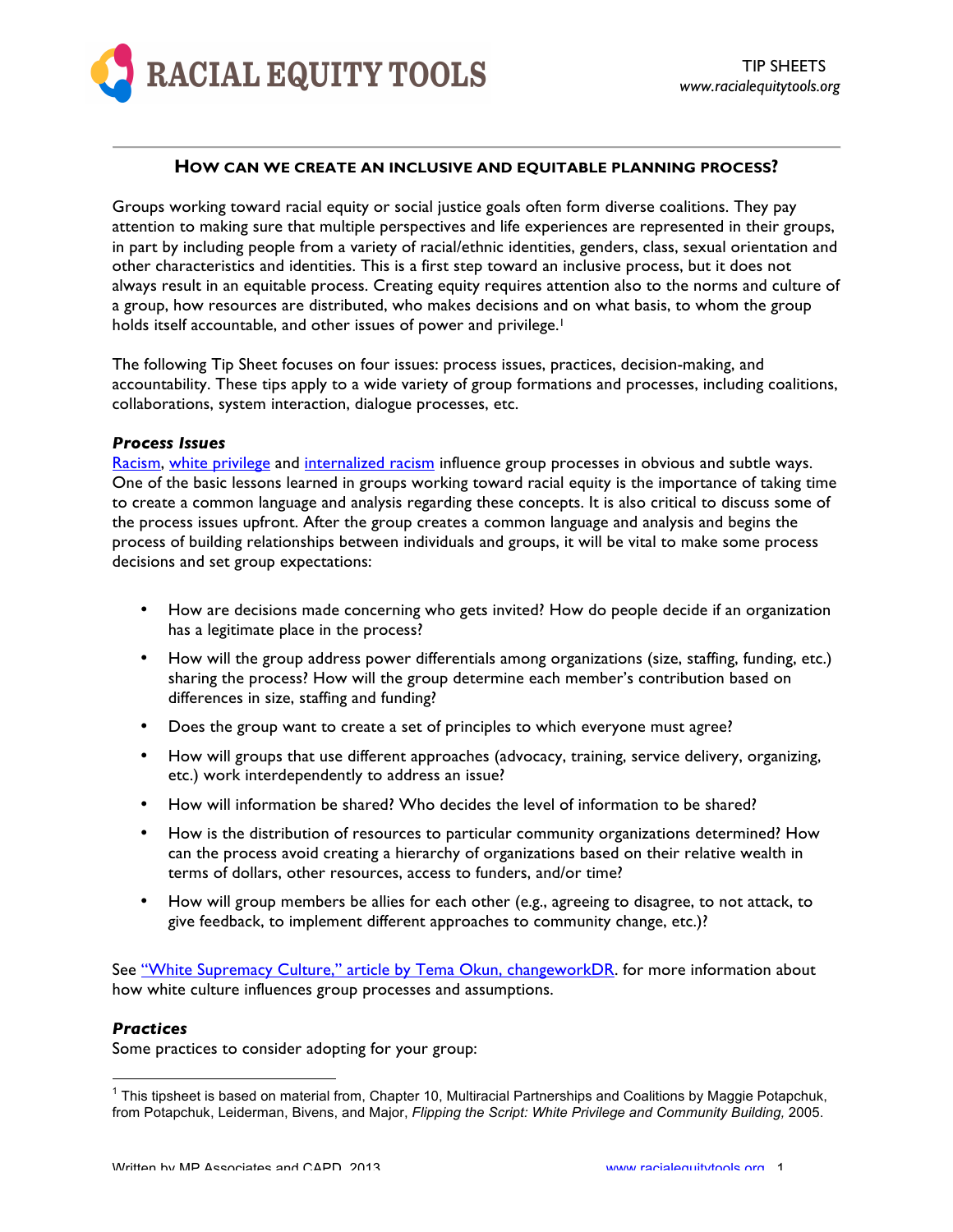- *Set an expectation to name issues as they come up.* There are sure to be power dynamics, competition, and turf issues; the sooner the group can name these issues and discuss them, the sooner they can be addressed instead of fermenting. Consider having a multi-racial team of facilitators manage meetings until group norms and expectations can be established.
- *Ensure agenda setting is an inclusive and equitable process.* A leadership team may have a responsibility to create meeting agendas. Consider including different opportunities for all participants to help shape what gets covered in a meeting, for example, by leaving time at the end of meetings to do a quick brainstorm, or having a small, diverse (race, gender, class, education, etc.) group meet before the next full meeting to help create the agenda. Also, it is important to encourage people not to lobby for agreements outside the meeting process before things are even brought to the larger group, or if that is the process, it needs to be acknowledged and managed equitably.
- *Be attentive to cultural differences about discussing conflicts and making decisions.* It is obviously important to build trust and relationships so people feel comfortable letting others know if they are not being listened to or if a decision is being pushed too hard or how white privilege has manifested itself in the dynamics of the meeting. Take time to learn about different cultural practices, and consider incorporating them into the meeting. It is important to note that it is often a mistake for someone outside of a particular cultural group to decide whether or not a particular cultural practice from that group should be used– some cultural practices are intended to be shared and others are not – so allow each group to choose its own level of sharing as well as its own level of participation in other groups' cultural practices.
- *Make sure there are supports for people who are not fluent in the primary language used by the rest of the group.* Make sure all materials are available in the languages needed. Rotate the dominant language. If there is translation at a meeting, make sure those using it are given full opportunity to participate and contribute.
- *Create time for same race/ethnicity caucus meetings within the context of the group.* For whites, this provides an opportunity to check in on assumptions and behavior, or to ask for support in understanding an issue from a white privilege/anti-racism lens, to encourage action, and/or to deal with resistance from colleagues within organizations. Some whites may be concerned about this method, as they may see the goal of the coalition as meeting across racial lines and it may feel awkward to self-segregate. In reality in many meetings, self-segregation is the norm—though it is usually not labeled that way publicly. For people of color, meeting in caucus is an opportunity to create a space to discuss issues and to support leadership.
- *Consider including process observers at meetings to assess how racism and privilege issues are manifested in the group process.* Process observers can share observations before the end of the meeting. As awareness grows among the group, everyone can play a role in observing the meeting process. Some things to observe include:
	- $\circ$  What is the pattern of responses when an individual or group raises an issue regarding power, privilege, etc.? How do members respond?
	- $\circ$  How is information controlled within the group? What are the race/ethnic identities of individuals who control information?
	- $\circ$  What are the assumptions that people are making about what is "normal" or what is "best" – to what extent do these have white privilege embedded – e.g. to what extent are they white, dominant culture norms? (See White Culture worksheet)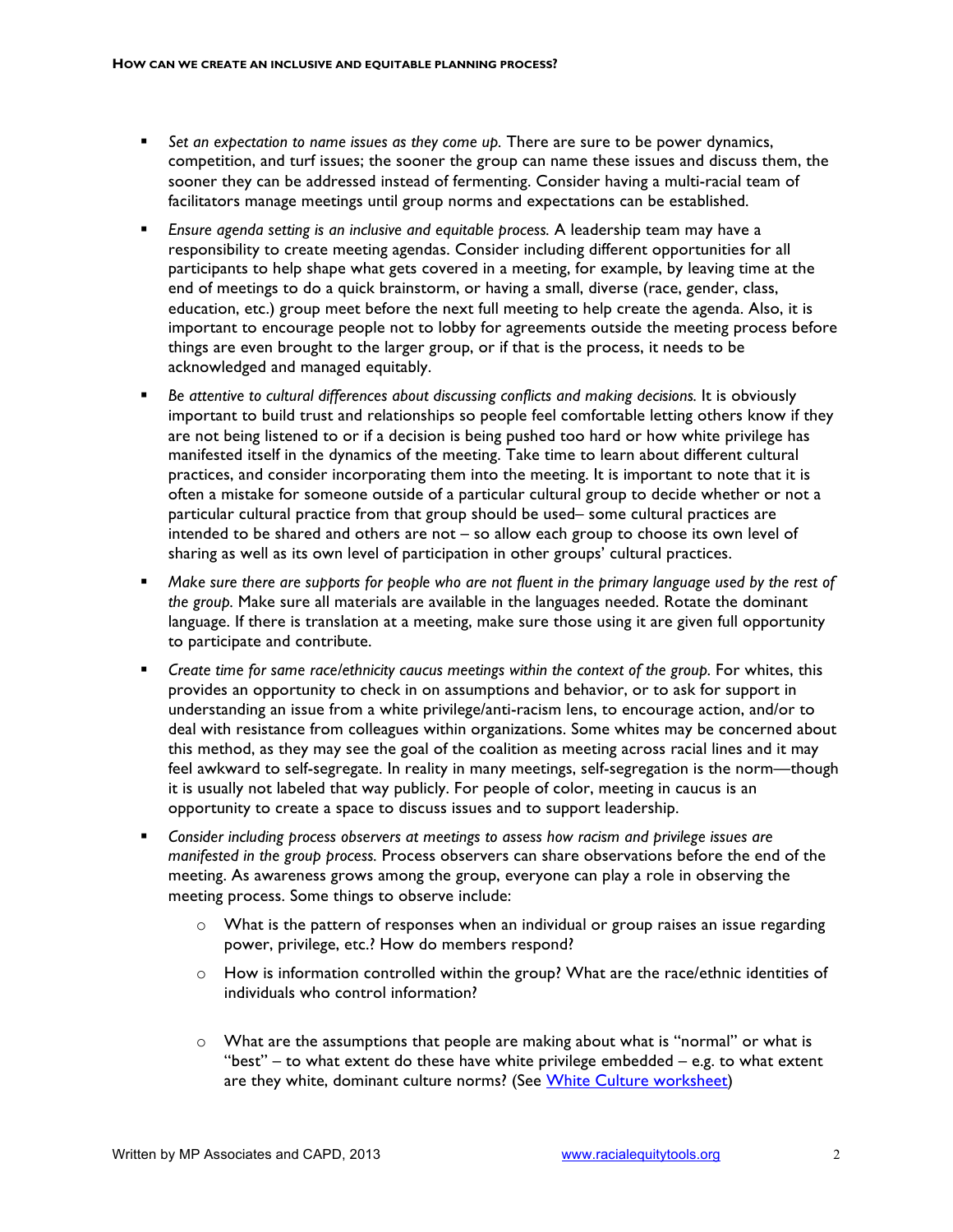- $\circ$  What role does privilege play in the formal decision-making process within the organization?
- o How are ideas and/or concerns legitimatized within the group? What are the racial/ethnic identities of the individuals who legitimatize an idea or concern?
- $\circ$  Who speaks in the group? Who doesn't? How does the group ensure space is made for all voices, including dissenting ones?2

# *Decision-Making*

It is helpful for a group to set its decision-making norms up front. Another important discussion is how conflicts will be addressed and resolved and/or diverse perspectives will be incorporated. Some items to think about:

- **Decide how to make the decision-making process transparent.**
- Consistently check to see whose voices are dominating decision-making processes, and make sure that the people most accustomed to controlling these processes (white people with respect to people of color; men with respect to women; wealthier people with respect to poorer people; advocates and system workers with respect to neighborhood residents)<sup>3</sup> are not dominating the processes.
- Create group norms that everyone agrees to follow. Some things to consider include creating an equitable voice (ensuring diverse voices and diverse points of view are heard and understood) and giving more weight to those directly affected by an issue. Ensure that everyone is held accountable to following these group norms since people used to dominating these processes often work outside the rules. Sometimes those individuals who are marginalized or most impacted by a particular issue may not be represented in the same numbers as those who are typically privileged and impacted to a lesser degree by the issue. Consider giving more weight to the recommendations of those who are typically marginalized and/or most impacted by the particular issue.
- **Balance time spent on process with actions that move the work forward, because group** members will have different levels of tolerance and need for process and action.4
- Be vigilant in identifying and discussing outside and internal forces that may be pushing an agenda, a timeline or deliverables.

# *Accountability*

Create an accountability process – that is, a way of reporting to and taking direction from people for whom your issue is most urgent – who feel its negative effects daily or stand to lose or gain the most

 $\frac{1}{2}$ <sup>2</sup> Questions are modified from, "Concentric Circles: Unpacking Privilege and Power Diagnostic Tipsheet." 7/07, Maggie Potapchuk, MP Associates.

 $3$  It is also important to ensure that youth are provided an opportunity to share their experiences, opinions and perspectives. Older people can dominate conversations and negate youth voices. Sometimes the reason stated is "because they lack real world experiences." Though it is important to understand that in several cultures the message is that youth should listen to their elders and not speak, the group needs to be aware of both ethnic cultural practices and dominant culture practices.

<sup>&</sup>lt;sup>4</sup> From www.evaluationtoolsforracialequity.org (accessed June, 2005).